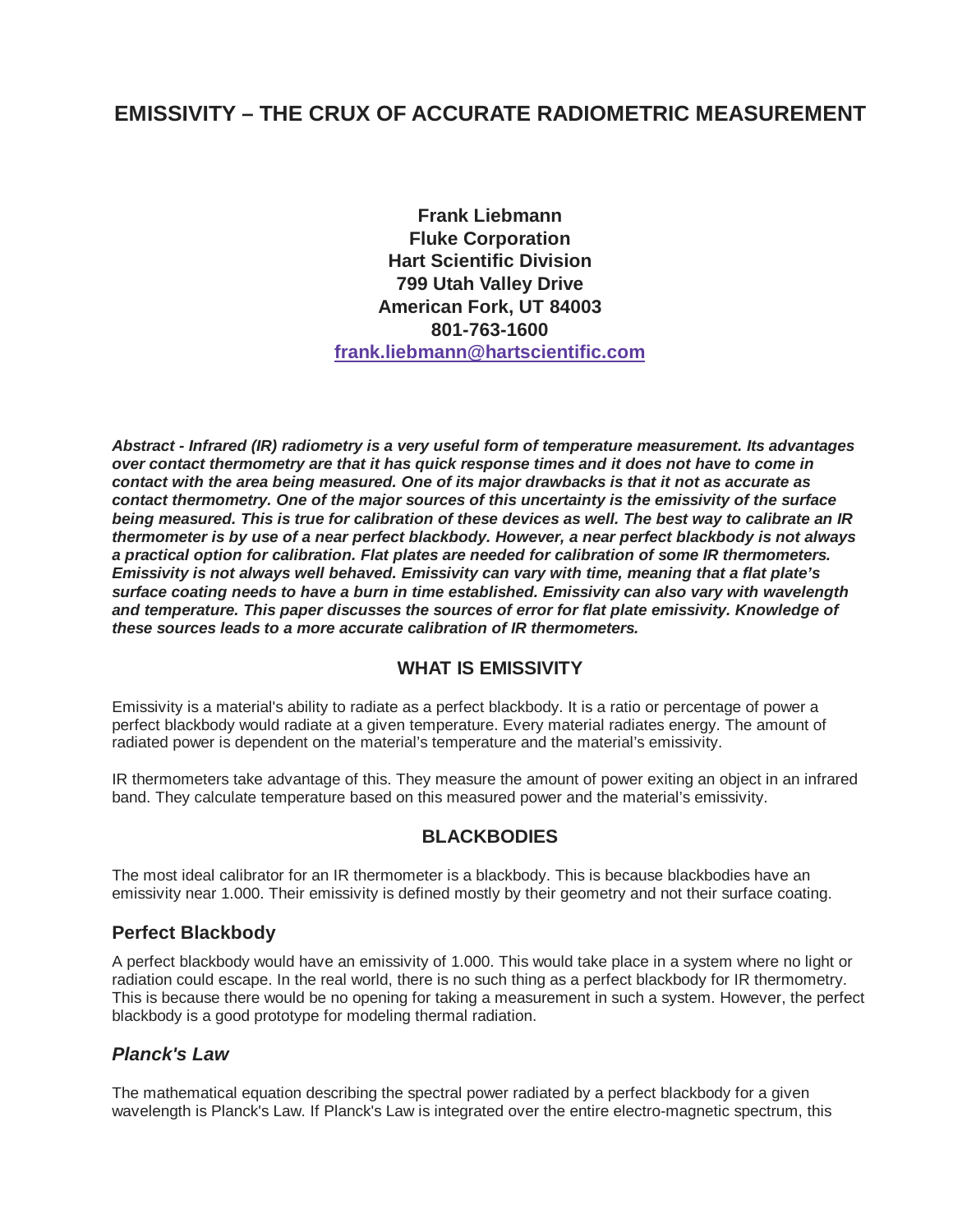gives us the Stefan-Boltzmann Law. This is the familiar T to the 4<sup>th</sup> law (T<sup>4</sup>). The problem with the Stefan-Boltzmann Law is that it is not limited to a specific band. To get such a number, we would need to integrate Planck's Law for the limits of this bandwidth. This integral cannot be solved analytically.

$$
L(\lambda, T) = \frac{c_{1L}}{\lambda^5 \left[ \exp\left(\frac{c_2}{\lambda T}\right) - 1 \right]}
$$

$$
M = \sigma T^4 = \pi \int_0^\infty L(\lambda, T) d\lambda
$$

Figure 1. Planck's Law and Stefan-Boltzmann Law [1 pp 42-43]

#### **Mathematical Challenges Using Planck's Law**

The best way to solve for the energy emitted by a blackbody within a given bandwidth is to numerically integrate Planck's Law within the bandlimits. Another way is to use an approximation for Planck's Law. This must be done with caution as it will introduce uncertainty to any calculation of temperature.

The first of these approximations is Wien's Law. It approximates Planck's Law from a wavelength of 0 to just above the peak wavelength for a given temperature. The peak wavelength is predicted by Wien's Displacement Law. The second approximation is Rayleigh-Jeans Law. It is a good approximation for temperatures that are well below the peak wavelength, but is not accurate for the  $8 - 14$  µm band unless temperatures are much higher than 500°C.

Using Wien's displacement law, the peak wavelength for  $23\textdegree C$  is  $9.8\,\textnormal{µm}$ .

$$
L = \frac{c_{1L}}{\lambda^5} \exp\left(\frac{-c_2}{\lambda T}\right)
$$

Figure 2. Wien's Law [1 p 48]

$$
\lambda_{\max} T = c_3
$$

Figure 3. Wien's Displacement Law [1 p 43]

| Symbol         | <b>Name</b>                      | <b>Value and Units</b>                                             |
|----------------|----------------------------------|--------------------------------------------------------------------|
|                | spectral radiance                | W m <sup>-2</sup> $\mu$ m <sup>-1</sup> sr <sup>-1</sup>           |
| M              | total exitance                   | $W m^{-2}$                                                         |
| λ              | wavelength                       | μm                                                                 |
| т              | temperature                      | K                                                                  |
| $\sigma$       | Stefan-Boltzmann Constant        | 5.67051e-8 W m <sup>-2</sup> K <sup>-4</sup>                       |
| $C_{1L}$       | <b>First Radiation Constant</b>  | 1.191044e8 W $\mu$ m <sup>4</sup> m <sup>-2</sup> sr <sup>-1</sup> |
| C <sub>2</sub> | <b>Second Radiation Constant</b> | 1.438769e4 um K                                                    |
| $C_3$          | <b>Third Radiation Constant</b>  | 2897.7 µm K                                                        |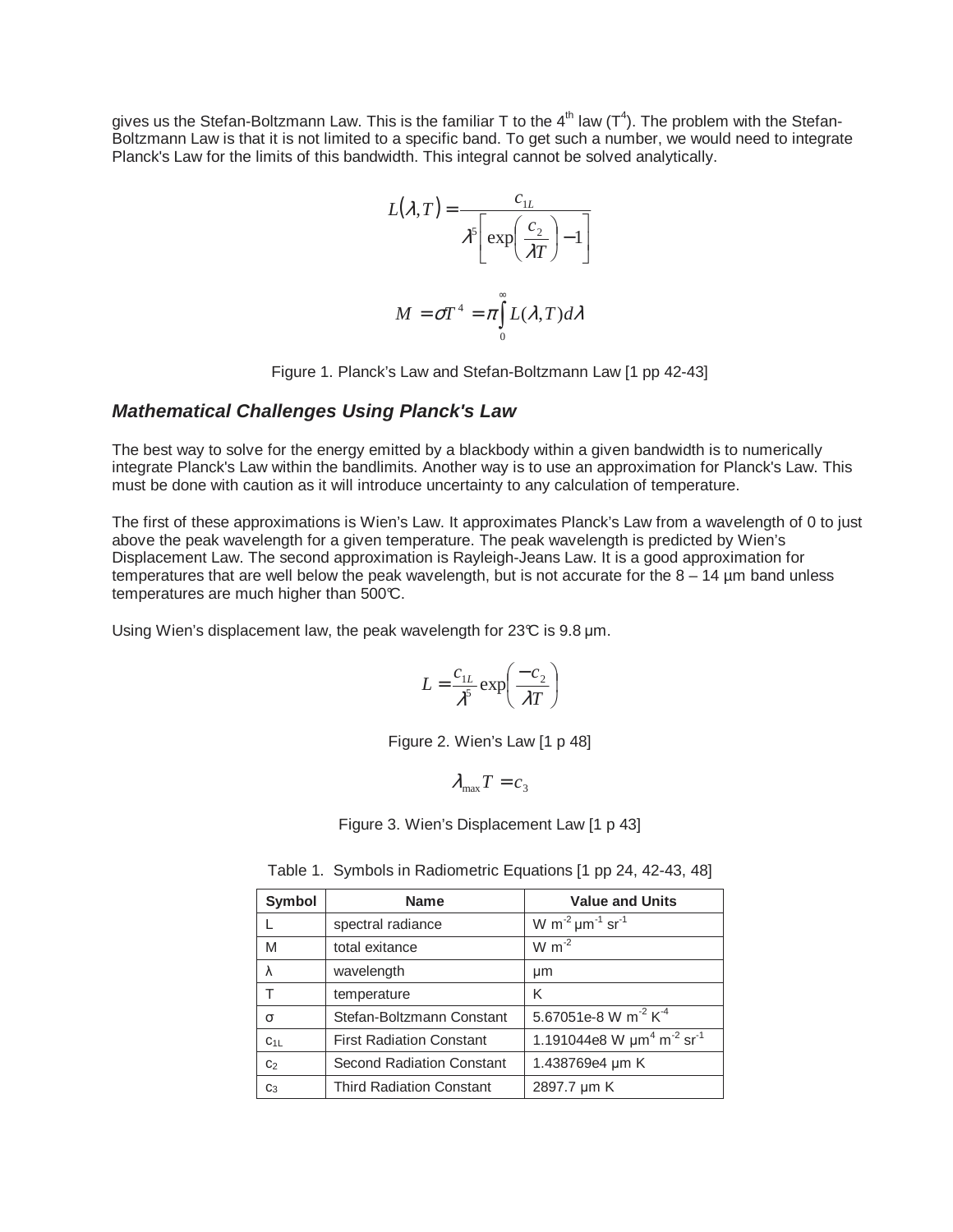When using any of these equations, a single wavelength within the bandwidth can be considered. One would think this should be an average of the band limits. For example, one could use 11µm to approximate a calculation for the 8-14µm band. This can present a problem when most of the energy is skewed towards one end of the spectral band such as the case in the 8-14µm band at 500°C. Error should be evaluated mathematically to determine if the error introduced in the calculation will be less than the desired uncertainty.

## **Cavities**

As stated earlier, there is no such thing as a perfect blackbody for IR thermometry measurement. A good approximation of a perfect blackbody is a cavity. A cavity can be a sphere, cylinder, cone or a combination of these. It must have a well controlled uniform temperature on its surfaces. The total emissivity of a cavity depends on its geometry, but is generally close to 1.000. Cavities will typically have an emissivity of 0.99, 0.999 or 0.9999. In any case, the more 9s present in the cavity emissivity, the closer the cavity acts as a perfect blackbody.

A cavity can be impractical to use for some IR thermometers, especially handheld instruments. This is due to the spot size of these instruments. The spot size is the amount of area the IR thermometer sees when measuring temperature on a surface. It should be noted that this does not necessarily mean that 100% of the signal is inside the manufacturer's spot size specification. This is due to optical scatter. As a rule of thumb, a user should have a diameter at least 2 times the spot size for calibration.

## **Gray Bodies and IR Calibrators**

To get past the problem of spot size, a gray body flat plate calibrator is often used. A gray body is a surface whose emissivity is constant regardless of wavelength. This is the best means of calibrating an IR thermometer when a cavity cannot be used. However, most surfaces do not have a well behaved emissivity response over the entire spectral band.

To calibrate an IR thermometer it is desirable to have a value of emissivity close to 1.00 (usually between 0.90 to 1.00). This is because the effects of background temperature are lessened at higher emissivities.

There are several attributes that make a good flat plate calibrator. Most important is the plate's surface and its emissivity. Knowledge of the emissivity of a flat plate calibrator over the bandwidth of an IR thermometer results in a good calibration. Since a flat plate is made of metal, why not use a bare metal surface. There are 2 reasons for this. First, bare metal has very low emissivity. This emissivity usually is anywhere from 0.02 to 0.50 depending on the metal. Second, most metal oxidizes. This does increase the emissivity, possibly up to 0.80, but it also results in a very large uncertainty due to the time dependant variance in emmisivity of oxides.

To get around these problems with metals, the surface is painted. In the  $8 - 14$  µm bandwidth special paints are available that have an average emissivity of 0.90 to 0.95.

## **UNCERTAINTY CAUSED BY EMISSIVITY**

Emissivity is a large contributor to uncertainty when using a flat plate calibrator. Care must be taken that the user of these calibrators has good knowledge of the emissivity of the plate. Figure 4 shows the error that can be caused by a change in emissivity. For example, if the emissivity of the surface of the calibrator is 0.93, and it is assumed as being 0.95, this will cause an error of 6.6°C at a surface temperature of 500°C whe n measuring in the  $8 - 14$  µm band.

## **Effect of Wavelength**

Many charts can be found that list the emissivity of various materials. These are good guides when looking for emissive properties of materials, but they do not tell the whole story. Most materials' emissivity varies with wavelength. In other words, materials have a spectral emissivity response. An IR thermometer integrates the emissivity within its bandwidth. One study showed that the emissivity in the 8 - 14µm band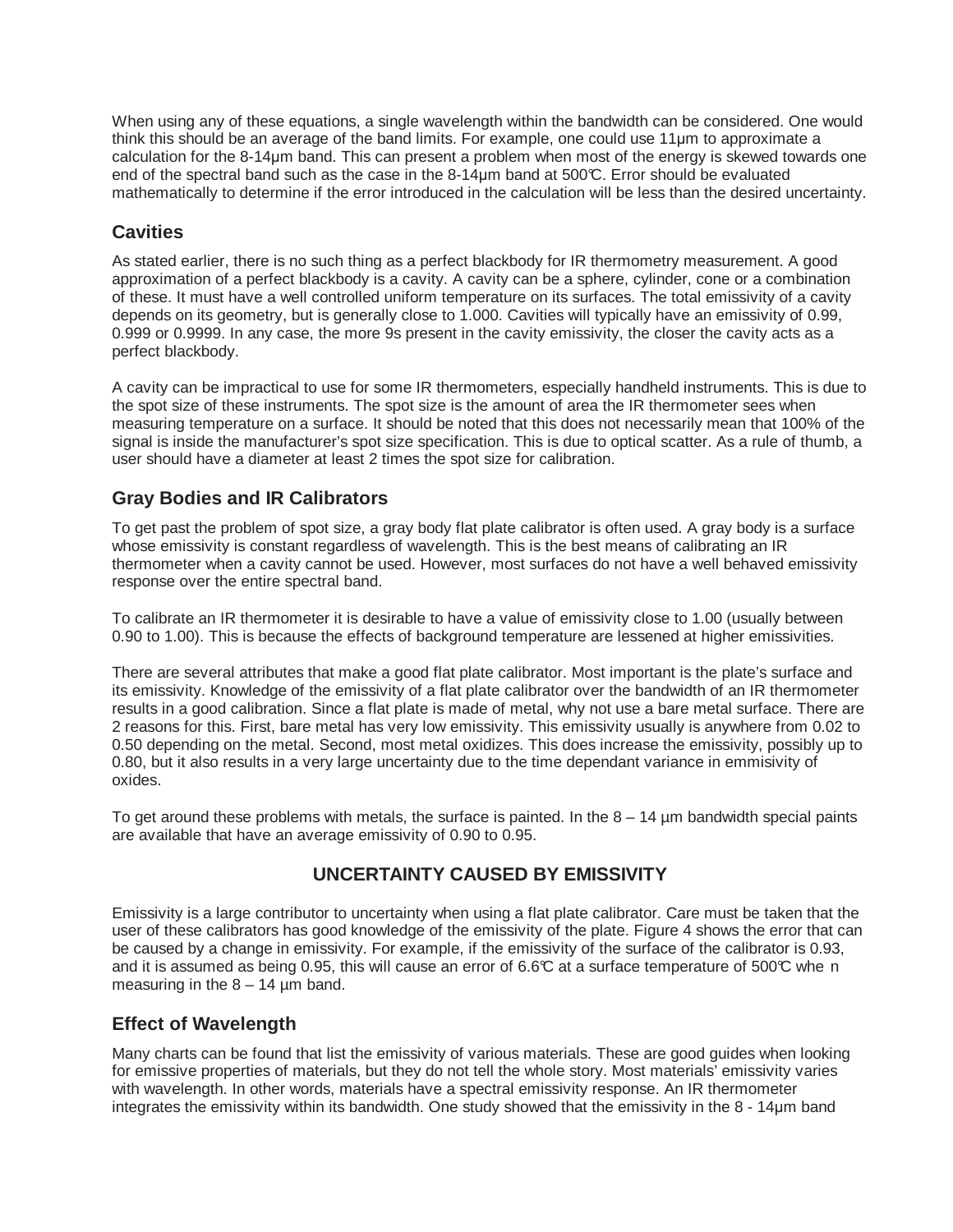varied between 0.90 and 0.97 with a dependence on wavelength [2]. Other studies show a similar range of emissivities [3].



Figure 4. Effect of Emissivity Uncertainty

## **Effect of Temperature**

Emissivity can also vary with temperature. The TRIRAT project was done by a number of laboratories in Europe. It studied traceability in radiation thermometry. The Final Report from the TRIRAT project showed that emissivity could vary widely with temperature [2]. The other effect that temperature can have, is as temperature changes, the amount of energy measure by the IR thermometer shifts within the band. As temperature rises, the energy emitted by the surface shifts from the higher to the lower wavelengths as predicted by the Wien's Displacement Law. This causes the effective emissivity the IR thermometer measures to shift from that of the higher end of the bandwidth to that of the lower end as temperature rises. This is illustrated in Figure 5.



Figure 5. Shift of Energy as Temperature Rises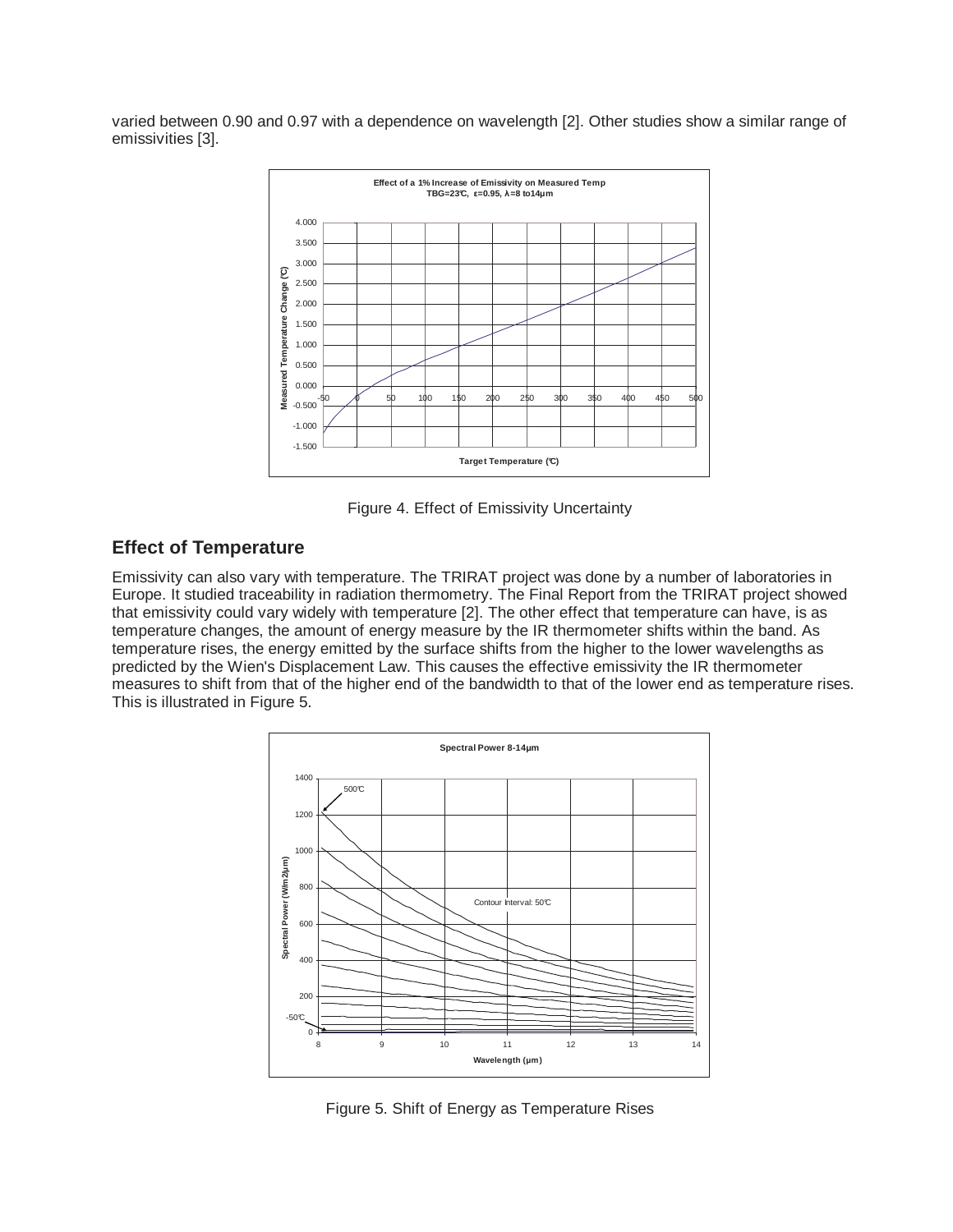## **Effect of Background**

The other effect that emissivity has is that of background temperature. If an opaque surface has an emissivity of 0.95, this means that 5% of the energy is reflected as predicted by Kirchoff's Law [1]. This 5% is dependent on the temperature of surfaces that are facing the measured surface. This temperature is called background temperature.

There is a slight uncertainty caused by background temperature. It is not much of a concern when measuring higher temperatures. However, it becomes a concern at lower temperatures. Some of this error is negated if the IR thermometer has background compensation.

A good example to portray the effect of background temperature is a surface at  $0\degree$  measured in the 8 – 14 µm band. If the user of the IR thermometer is standing facing the target, the user could very well become the background. This could raise the background from 23°C to 37°C causing a 3.5°C error in the measurement. (We are assuming an emissivity of 0.95 for this example.)



Figure 6. The Effect of Background Temperature

The effects of background temperature get worse as target temperature gets lower. They also get worse as emissivity gets lower. Looking at an extreme example, a perfect reflector would have an emissivty of 0.000. It would be reflecting 100% of the background. In this case, an IR thermometer would measure the temperature of the background, not of the surface.

## **TAKING CARE OF AN EMISSIVE SURFACE**

When using a flat plate calibrator, care must be taken not to damage the emissive surface. Damage can result from a number of sources.

First, care must be taken not to get any foreign material on the surface of the calibrator. Even oil from your skin can damage the calibrator's surface, especially when the surface is heated.

The surface should not be cooled by any method other than natural convection. Forced air can often have oil or water in it. Even water can leave mineral deposits on the surface. Trying to cool the surface too quickly can also cause thermal shock to the emissive surface.

The calibrator should not be left at a high temperature for an extended period of time. This can cause the emissivity of the surface to be degraded.